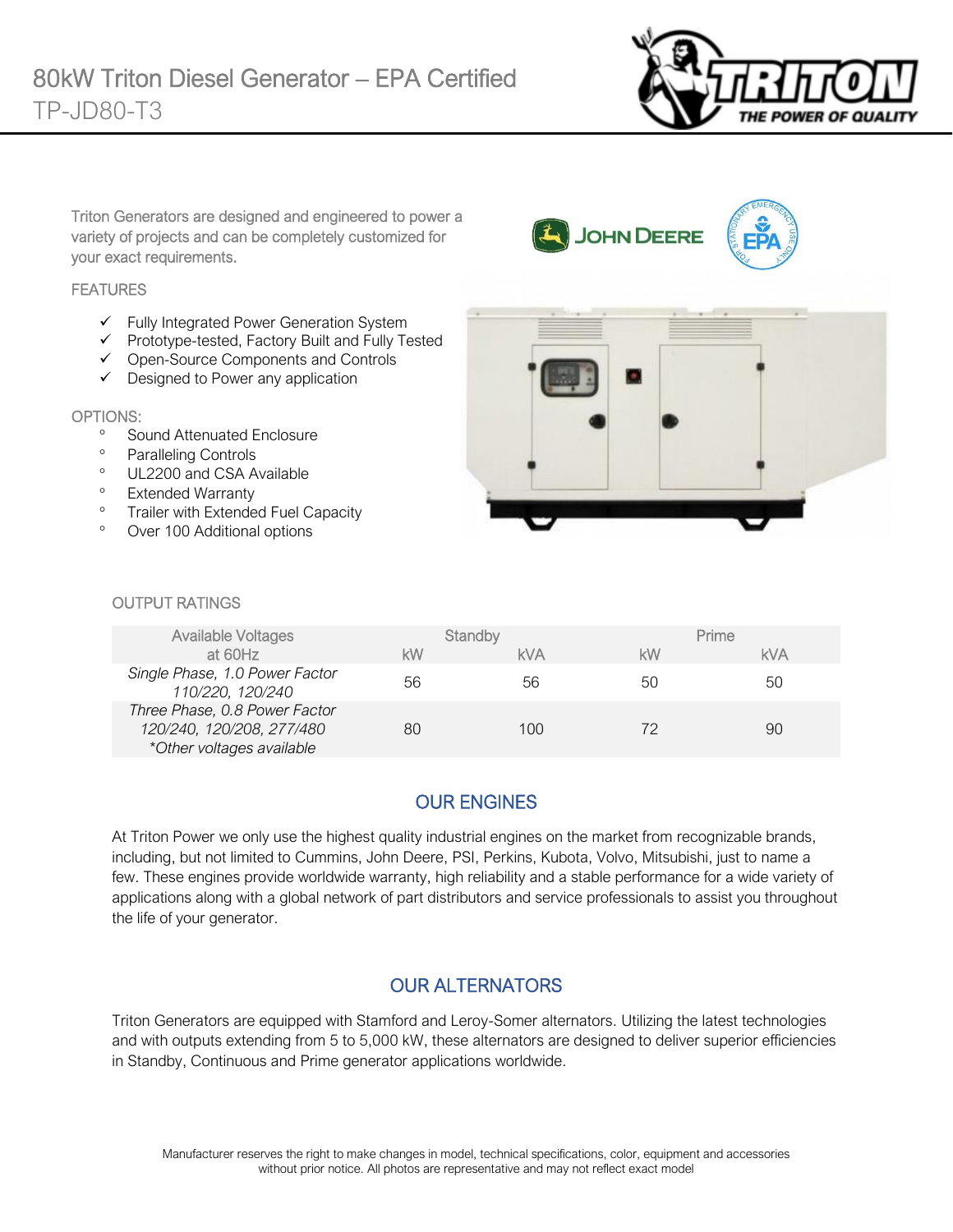

#### ENGINE INFORMATION

| <b>Engine Make</b>                | John Deere                  |
|-----------------------------------|-----------------------------|
| Model                             | 4045HF285                   |
| <b>Tier Rating</b>                | Tier 3                      |
| Engine Speed (RPM)                | 1800                        |
| Engine Power Output at rated RPM  | 104 kWm / 139 HP            |
| Cooling                           | <b>Radiator Cooled</b>      |
| Aspiration                        | Turbocharged and Air to Air |
| <b>Total Displacement (Liter)</b> | 4.5                         |
| No. of Cylinders and Build        | 4, In Line                  |
| <b>Bore and Stroke</b>            | 106 x 127                   |
| <b>Compression Ratio</b>          | 19.1:1                      |
| Governor                          | Electronic                  |
| Fuel Consumption (L/hr)           |                             |
| <b>Full Load</b>                  | 26.23                       |
| 75% Load                          | 21.17                       |
| 50% Load                          | 15.41                       |
| Oil Capacity (Liter)              | 12                          |
| Coolant Capacity (Liter)          | 25                          |

### ALTERNATOR INFORMATION

| Manufacturer                          | Leroy Somer or Stamford                                  |
|---------------------------------------|----------------------------------------------------------|
| Design                                | Brushless single bearing, revolving field                |
| Stator                                | 2/3 pitch                                                |
| Rotor                                 | Single bearing, flexible disc                            |
| <b>Insulation System</b>              | Class H                                                  |
| <b>Standard Temperature Rise</b>      | 125 -163°C Continuous                                    |
| Exciter Type                          | <b>Self Excited</b>                                      |
| <b>Phase Rotation</b>                 | A(U), B(V), C(W)                                         |
| <b>Alternator Cooling</b>             | Direct drive centrifugal blower fan                      |
| AC Waveform Total Harmonic Distortion | No load < 1.5%. Non distorting balanced linear load < 5% |
| Telephone Influence Factor (TIF)      | <50 per NEMA MG1-22.43                                   |
| Telephone Harmonic Factor (THF)       | $<$ 2%                                                   |

# DEEP SEA DIGITAL CONTROLLER

- Adaptable for a wide variety of single gen-set applications, supporting diesel, gas and petrol engines.
- Monitors engine speed, oil pressure, coolant temperature, frequency, voltage, current, power and fuel level, giving you comprehensive engine and alternator protection.
- <sup>o</sup> Easy USB configuration via the DSE PC Suite or directly through the controller's panel.
- <sup>o</sup> Standard units include models DSE4520 or DSE4510. Additional models for AutoStart (DSE73XX and DSE74XX Series) and Synchronization (DSE86XX Series) available upon request on customized equipment.

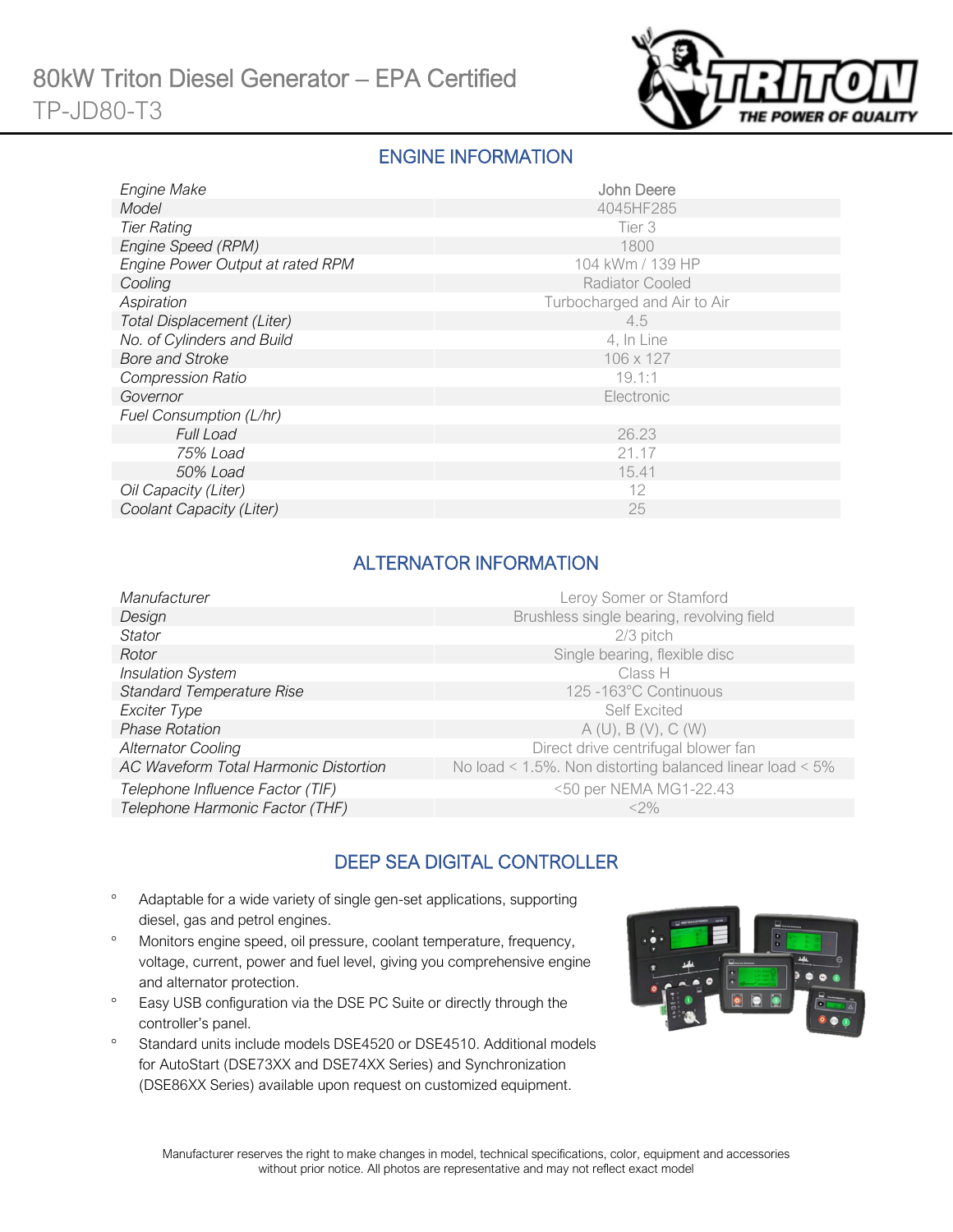

### STANDARD ITEMS

Engine System:

Ī

- o Oil Drain Extension
- o Air Cleaner
- o Critical Exhaust Silencer (Enclosed Versions)
- o Expanded Metal Safety Guards
- Fuel System
	- o Primary Fuel Filter
	- o Fuel Lock-off
		- o Flexible Fuel Lines
	- Cooling System
		- o Factory Installed Radiator
		- o 50/50 Ethylene glycol antifreeze
		- o Radiator Drain Extension
- Electrical System
	- o Unit Mounted Mainline Circuit Breaker
	- o Battery Charging Alternator
	- o Battery Tray and Cables
	- o Emergency Stop Switch
- ✓ Generator Set
	- o Mounted on Heavy Duty Steel Base Frame
	- o Anti-Vibration Pads between Engine/Alternator and Frame
	- o Full Factory Load Bank Testing
	- o Sub-Base Lifting Points
- ✓ Alternator
	- o Single and Three Phase
	- o 12 Lead Stamford or Leroy-Somer
- $\checkmark$  Enclosure (if selected)
	- o Heavy Duty Steel Enclosure (Aluminum Options)
	- o Powder Coated Finish
	- o Easy Access to All Service Points
	- o Fully Sound Attenuated
	- o Advanced Water and Dust Proofing
	- o Easy to Transport
	- o Includes 8-hour single wall fuel tank

# OPTIONAL ITEMS

- Engine System:
	- o Upgraded Exhaust Silencers (Hospital, Residential, Critical)
	- o Heavy Duty Air filters
	- o Oil Heater
	- o Block Heater (Circulating, up to 5000 Watt)
- Fuel System
	- o Multi-Valve Fuel Connections
	- o Fuel Cooler
- Electrical System
	- o Battery Charger (Standard and Float Type)
	- o Additional Circuit Breakers
	- o Shunt Trips
	- o Electrically Controlled Breakers
	- o Medium Voltage Alternators
	- o Paralleling Systems
	- o Electrical Connections (Cam-Locks, Refer Plugs, Distro Panel, and more)
- Cooling System
	- o Upgraded Radiator Systems
	- o Marine Grade Radiator
	- Generator Set
		- o Seismic Isolators
		- o Remote Mounted Control System
- **Enclosure** 
	- o Aluminum Enclosure
	- o Ultra-Quiet Enclosure
	- o 20 and 40' Container Packages
	- o Custom Paint Colors
- Alternator
	- o 600 Voltage
	- o Medium Voltage (1000 to 13,200 voltage)
	- o Two Bearing
- Additional Options
	- o Please inquire, Triton can assist in engineering nearly any option